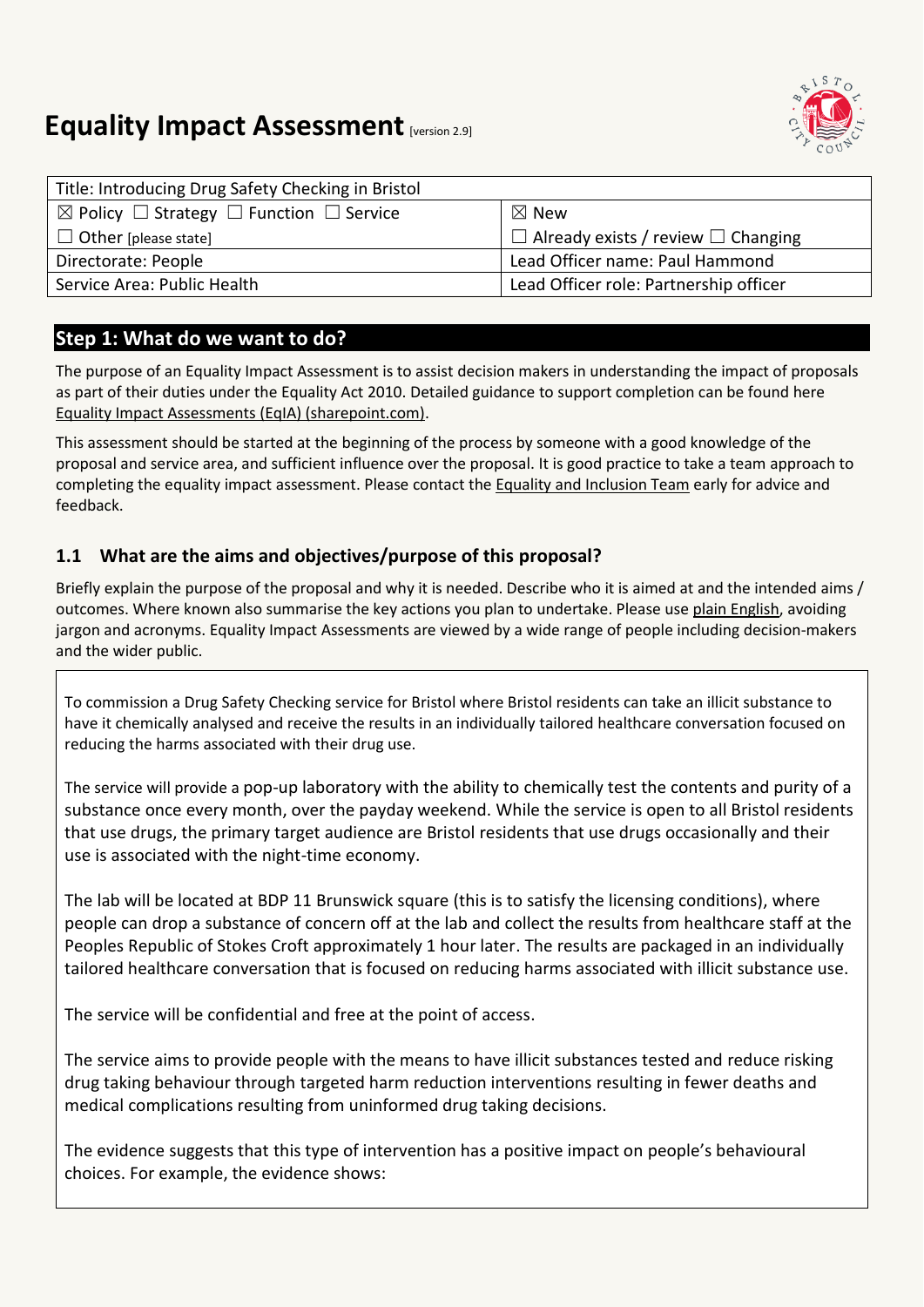- 1. Two thirds of people disposed of the substance when informed that the contents were different to what the person believed they had purchased.
- 2. Even after confirming the contents of a substance people report taking a smaller dose following the targeted healthcare intervention and generally being more careful because of the intervention. This finding was still evident at 3-month follow-up.
- 3. One study found a 25% reduction in drug-related medical incidents following festivals.

#### **1.2 Who will the proposal have the potential to affect?**

| $\Box$ Bristol City Council workforce | $\boxtimes$ Service users                             | $\Box$ The wider community |
|---------------------------------------|-------------------------------------------------------|----------------------------|
| $\boxtimes$ Commissioned services     | $\boxtimes$ City partners / Stakeholder organisations |                            |

Additional comments:

The main group affected will be people using the service and we are anticipating a largely positive effect on this group.

There is also the potential to affect local businesses and residents in the Wards where the service will be delivered as there is the potential for queue's to form while awaiting results. This will be managed through good communication between the two sites and the provider having the capacity to speed up testing where necessary.

There is also the potential to affect commissioned services as Drug Safety Testing is likely to result in additional referrals into the ROADS treatment system.

#### **1.3 Will the proposal have an equality impact?**

Could the proposal affect access levels of representation or participation in a service, or does it have the potential to change e.g. quality of life: health, education, or standard of living etc.?

If 'No' explain why you are sure there will be no equality impact, then skip steps 2-4 and request review by Equality and Inclusion Team.

If 'Yes' complete the rest of this assessment, or if you plan to complete the assessment at a later stage please state this clearly here and request review by the [Equality and Inclusion Team.](mailto:equalities.team@bristol.gov.uk)

| $\boxtimes$ Yes | <b>No</b> | [please select] |  |
|-----------------|-----------|-----------------|--|
|                 |           |                 |  |
|                 |           |                 |  |
|                 |           |                 |  |

#### **Step 2: What information do we have?**

#### **2.1 What data or evidence is there which tells us who is, or could be affected?**

Please use this section to demonstrate an understanding of who could be affected by the proposal. Include general population data where appropriate, and information about people who will be affected with particular reference to protected and other relevant characteristics: [https://www.bristol.gov.uk/people-communities/measuring-equalities](https://www.bristol.gov.uk/people-communities/measuring-equalities-success)[success](https://www.bristol.gov.uk/people-communities/measuring-equalities-success) .

Use one row for each evidence source and say which characteristic(s) it relates to. You can include a mix of qualitative and quantitative data e.g. from national or local research, available data or previous consultations and engagement activities.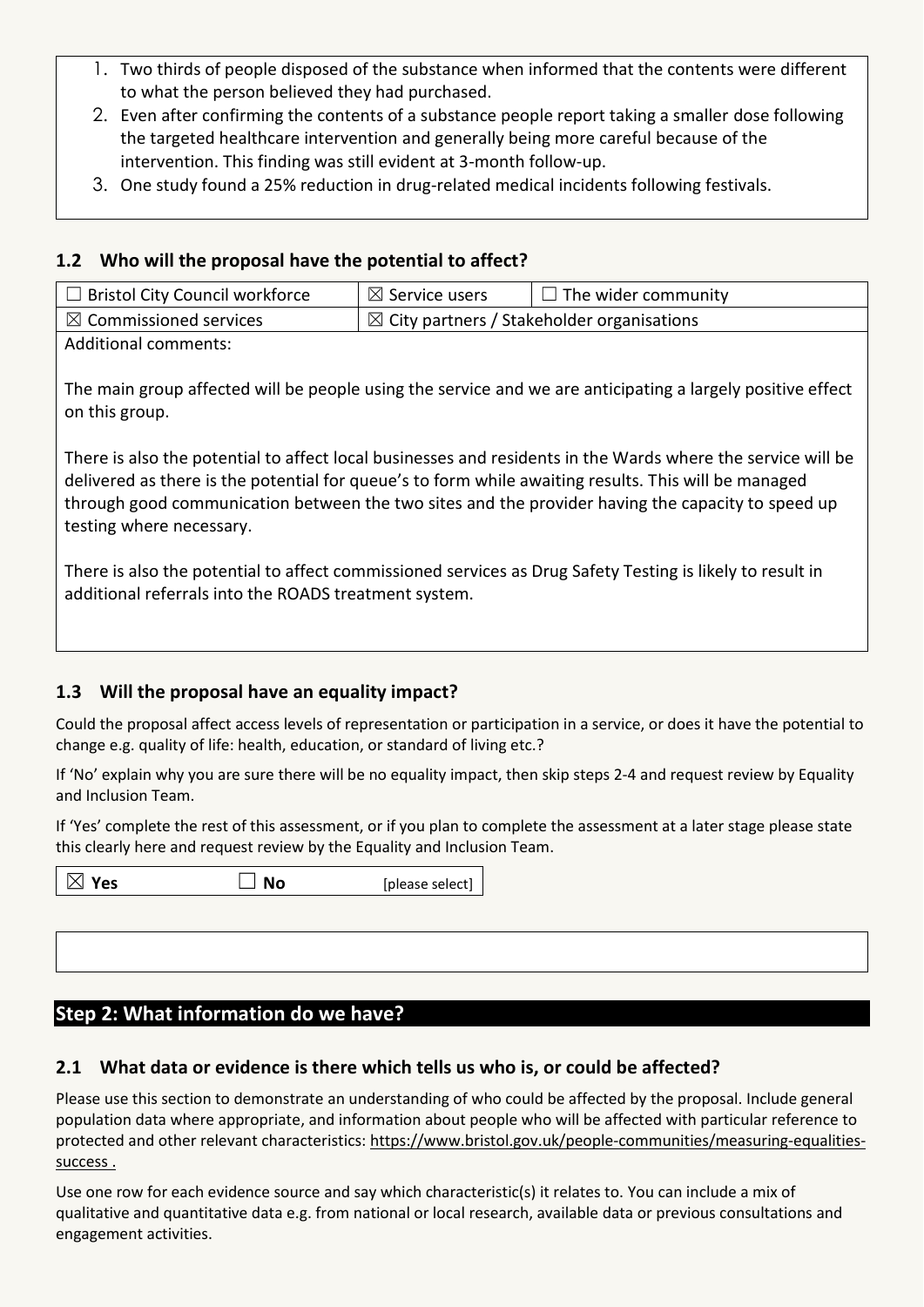Outline whether there is any over or under representation of equality groups within relevant services - don't forget to benchmark to the local population where appropriate. Links to available data and reports are here Data, statistics [and intelligence \(sharepoint.com\).](https://bristolcouncil.sharepoint.com/sites/Corporate/SitePages/data-statistics-and-intelligence.aspx) See also: [Bristol Open Data \(Quality of Life, Census etc.\);](https://bristol.opendatasoft.com/explore/?sort=modified&q=equalities) Joint Strategic Needs [Assessment](https://www.bristol.gov.uk/policies-plans-strategies/joint-strategic-needs-assessment) (JSNA); [Ward Statistical Profiles.](https://www.bristol.gov.uk/statistics-census-information/new-wards-data-profiles)

For workforce / management of change proposals you will need to look at the diversity of the affected teams using available evidence such as [HR Analytics: Power BI Reports \(sharepoint.com\)](https://eur03.safelinks.protection.outlook.com/?url=https%3A%2F%2Fbristolcouncil.sharepoint.com%2Fsites%2FHR%2FSitePages%2Fhr-reports.aspx&data=04%7C01%7C%7C90358974d66d41257ac108d8deebfdde%7C6378a7a50f214482aee0897eb7de331f%7C0%7C0%7C637504452456282778%7CUnknown%7CTWFpbGZsb3d8eyJWIjoiMC4wLjAwMDAiLCJQIjoiV2luMzIiLCJBTiI6Ik1haWwiLCJXVCI6Mn0%3D%7C1000&sdata=6kXYSnoOXQ1Yn%2Be9ZRGlZULZJYwfQ3jygxGLOPN%2BccU%3D&reserved=0) which shows the diversity profile of council teams and service areas. Identify any over or under-representation compared with Bristol economically active citizens for different characteristics. Additional sources of useful workforce evidence include the Employee [Staff Survey Report](https://bristolcouncil.sharepoint.com/sites/HR/SitePages/hr-reports.aspx) and [Stress Risk Assessment Form](https://bristolcouncil.sharepoint.com/:w:/r/sites/HealthSafetyandWellbeing/_layouts/15/Doc.aspx?sourcedoc=%7B813AE494-A25E-4C9C-A7F7-1F6A48883800%7D&file=Stress%20risk%20assessment%20form.doc&action=default&mobileredirect=true&DefaultItemOpen=1)

| Data / Evidence Source                                                                                                                          | Summary of what this tells us                                                                                                                                                                                                                                                                                                                                                                                                                                                                                                                                                                                                                                                                                                 |
|-------------------------------------------------------------------------------------------------------------------------------------------------|-------------------------------------------------------------------------------------------------------------------------------------------------------------------------------------------------------------------------------------------------------------------------------------------------------------------------------------------------------------------------------------------------------------------------------------------------------------------------------------------------------------------------------------------------------------------------------------------------------------------------------------------------------------------------------------------------------------------------------|
| [Include a reference where known]                                                                                                               |                                                                                                                                                                                                                                                                                                                                                                                                                                                                                                                                                                                                                                                                                                                               |
| <b>Bristol Drug and Alcohol Strategy 2020-2024 Equality</b><br><b>Impact Assessment informed by Substance Misuse</b><br><b>Needs Assessment</b> | As well as highlighting differences in prevalence and<br>representation in existing services, analysis has<br>identified a range of potential issues for the Bristol<br>drug and alcohol service cohort based on their<br>protected and other relevant characteristics:                                                                                                                                                                                                                                                                                                                                                                                                                                                       |
|                                                                                                                                                 | 80% of ROADS service users are between the<br>ages of 30 and 55 reflecting an aging<br>population of opiate and crack cocaine users.                                                                                                                                                                                                                                                                                                                                                                                                                                                                                                                                                                                          |
|                                                                                                                                                 | Around 11% of ROADS treatment service users<br>are recorded as being disabled and there is<br>evidence to suggest that 19% of younger<br>people with a disability or long-term illness<br>report 'ever taking an illegal drug'                                                                                                                                                                                                                                                                                                                                                                                                                                                                                                |
|                                                                                                                                                 | 85% of ROADS service users are White British<br>9.5% were from Black, Asian and minority<br>ethnic groups. Feedback during the open<br>consultation process suggests that some fear<br>disclosing drug use will affect their<br>immigration status.                                                                                                                                                                                                                                                                                                                                                                                                                                                                           |
| British Crime Survey Drug misuse in England and Wales                                                                                           | The BCS provides an overview of the extend and                                                                                                                                                                                                                                                                                                                                                                                                                                                                                                                                                                                                                                                                                |
| - Office for National Statistics (ons.gov.uk)                                                                                                   | trends in illicit drug use.                                                                                                                                                                                                                                                                                                                                                                                                                                                                                                                                                                                                                                                                                                   |
|                                                                                                                                                 | The prevalence of any drug use over the last<br>year was greatest among 16-19-year-olds and<br>20-24 year olds (21.1% and 20% respectively).<br>This is a group that is not particularly well<br>represented in the ROADS treatment<br>population as they are unlikely to have a<br>treatment need.<br>Drug use is higher among men than women<br>with 1 in 8 men (11.9%) having reported<br>taking any drug in the last year compared to<br>6.9% women.<br>Full time students (19.7%) were more likely<br>$\bullet$<br>than any other occupation to have used drugs.<br>Those who are single (17.7%) are more likely<br>to have used drugs in the past year compared<br>to those married or in a civil partnership<br>(3.2%) |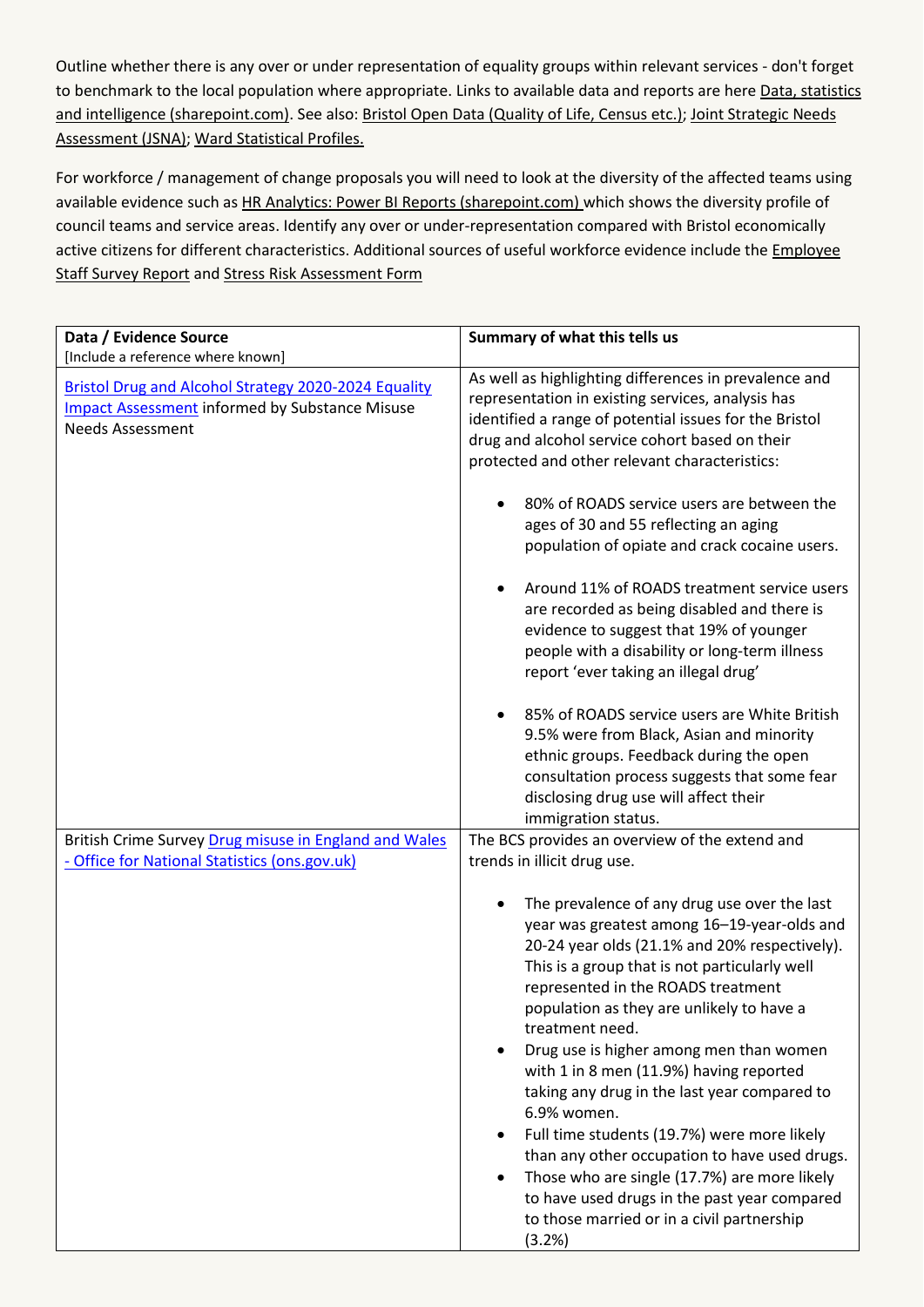|                             | The use of Cannabis, Ecstasy, and cocaine is<br>$\bullet$<br>higher among those that go clubbing.         |
|-----------------------------|-----------------------------------------------------------------------------------------------------------|
|                             | This survey also found that drug use is higher<br>$\bullet$<br>in those that have been a victim of crime. |
| <b>Additional comments:</b> |                                                                                                           |
|                             |                                                                                                           |
|                             |                                                                                                           |

#### **2.2 Do you currently monitor relevant activity by the following protected characteristics?**

| $\boxtimes$ Age                            | $\boxtimes$ Disability          | $\boxtimes$ Gender Reassignment |
|--------------------------------------------|---------------------------------|---------------------------------|
| $\boxtimes$ Marriage and Civil Partnership | $\boxtimes$ Pregnancy/Maternity | $\boxtimes$ Race                |
| $\boxtimes$ Religion or Belief             | $\boxtimes$ Sex                 | $\boxtimes$ Sexual Orientation  |

#### **2.3 Are there any gaps in the evidence base?**

Where there are gaps in the evidence, or you don't have enough information about some equality groups, include an equality action to find out in section 4.2 below. This doesn't mean that you can't complete the assessment without the information, but you need to follow up the action and if necessary, review the assessment later. If you are unable to fill in the gaps, then state this clearly with a justification.

For workforce related proposals all relevant characteristics may not be included in HR diversity reporting (e.g. pregnancy/maternity). For smaller teams diversity data may be redacted. A high proportion of not known/not disclosed may require an action to address under-reporting.

The data from the British Crime Survey that provides an overview of the extent and trends in illicit drug use is a good indicator of prevalence of drug use at population level (i.e., those without a treatment need). However, in terms of reporting on protected characteristics it appears to only cover Age, Gender and Marital status. To further inform the EQIA we have used data from the Bristol Drug and Alcohol strategy 2020-2024 equality impact assessment which has been informed by the Substance Misuse Needs Assessment. These data do not adequately cover characteristics such as religion or belief, gender reassignment, and pregnancy and maternity.

#### **2.4 How have you involved communities and groups that could be affected?**

You will nearly always need to involve and consult with internal and external stakeholders during your assessment. The extent of the engagement will depend on the nature of the proposal or change. This should usually include individuals and groups representing different relevant protected characteristics. Please include details of any completed engagement and consultation and how representative this had been of Bristol's diverse communities. See [https://www.bristol.gov.uk/people-communities/equalities-groups.](https://www.bristol.gov.uk/people-communities/equalities-groups)

Include the main findings of any engagement and consultation in Section 2.1 above.

If you are managing a workforce change process or restructure please refer to Managing change or restructure [\(sharepoint.com\)](https://bristolcouncil.sharepoint.com/sites/HR/SitePages/managing-change-or-restructure.aspx) for advice on consulting with employees etc. Relevant stakeholders for engagement about workforce changes may include e.g. staff-led groups and trades unions as well as affected staff.

The Drug Safety Checking service has been developed and piloted across the country. The providers processes and operational procedures have been refined through service user feedback. There are plans to follow-up service users for 3 month outcomes and service users will be consulted in a 3 month review of the service.

#### **2.5 How will engagement with stakeholders continue?**

Explain how you will continue to engage with stakeholders throughout the course of planning and delivery. Please describe where more engagement and consultation is required and set out how you intend to undertake it. Include any targeted work to seek the views of under-represented groups. If you do not intend to undertake it, please set out your justification. You can ask the Equality and Inclusion Team for help in targeting particular groups.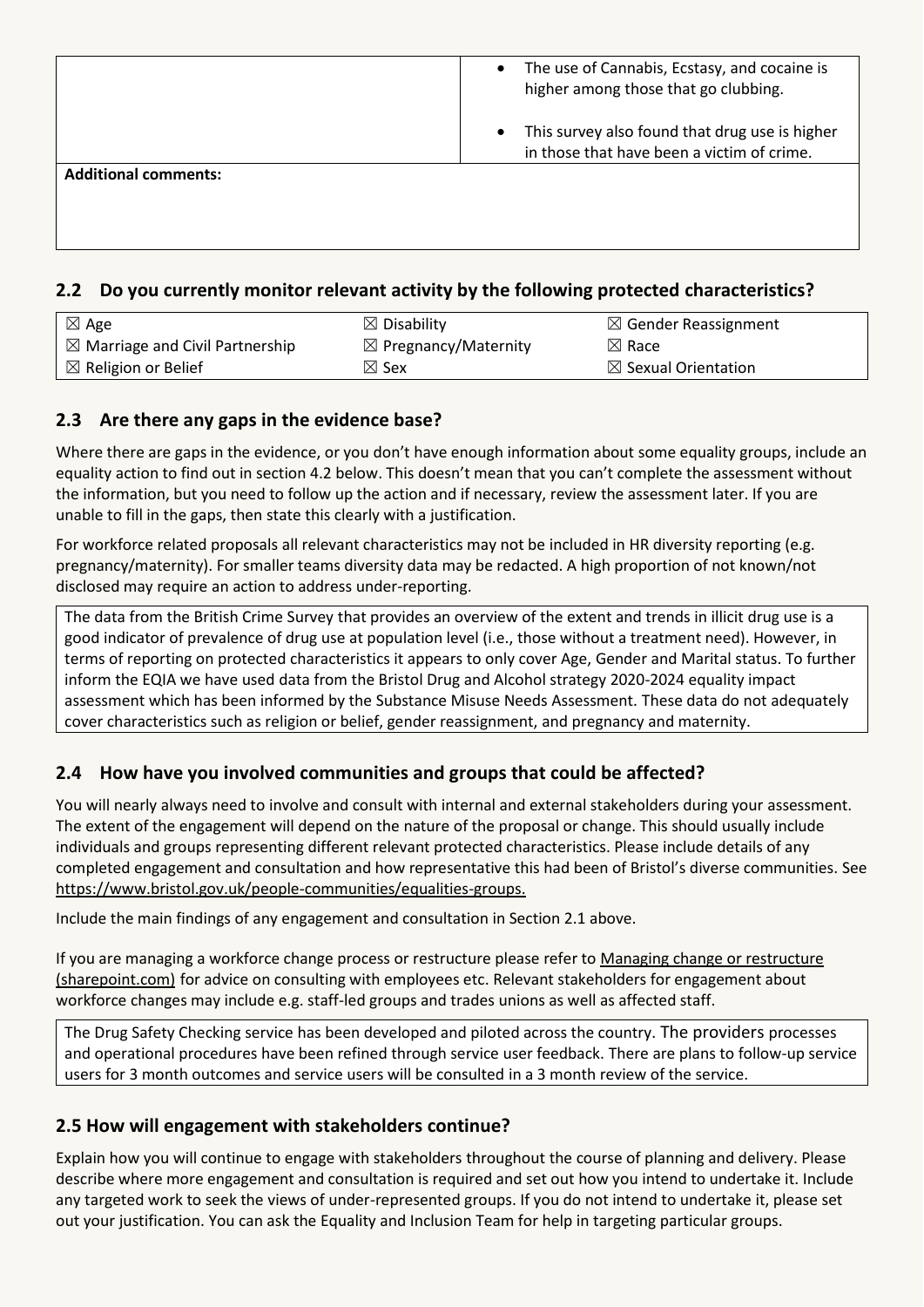Although the service is anonymous the provider is required to collect data on protected characteristics. This is to ensure we are engaging the right demographic. These data will be reviewed following each drug checking session and a full review will be completed at 3 months – this will include seeking feedback from people who are using and not using the service and those with protected characteristics. We will also be liaising with colleagues at the City Bid and with owners/managers of night-time economy venues.

# **Step 3: Who might the proposal impact?**

Analysis of impacts must be rigorous. Please demonstrate your analysis of any impacts of the proposal in this section, referring to evidence you have gathered above and the characteristics protected by the Equality Act 2010. Also include details of existing issues for particular groups that you are aware of and are seeking to address or mitigate through this proposal. See detailed guidance documents for advice on identifying potential impacts etc. [Equality Impact Assessments \(EqIA\) \(sharepoint.com\)](https://bristolcouncil.sharepoint.com/sites/Corporate/SitePages/equality-impact-assessments.aspx)

#### **3.1 Does the proposal have any potentially adverse impacts on people based on their protected or other relevant characteristics?**

Consider sub-categories (different kinds of disability, ethnic background etc.) and how people with combined characteristics (e.g. young women) might have particular needs or experience particular kinds of disadvantage.

Where mitigations indicate a follow-on action, include this in the 'Action Plan' Section 4.2 below.

**GENERAL COMMENTS** (highlight any potential issues that might impact all or many groups)

In considering the equalities impact on individual groups, three have emerged that might have their ability to access the service affected by design. These are

- 1. Age Data from the British Crime Survey suggest that illicit substance use is greatest among the 16-19 and 20-24 year olds. It also suggests that prevalence is higher among students than any other occupation. The drug safety checking service is not available to those aged 16 and 17 years.
- 2. Disability data from the BCS and ROADS suggest approximately 20% of people who use drugs also report a disability or long-term health condition. The service being across two sites might deter those with impaired mobility from using the service.
- $\bullet$
- 3. Ethnicity data suggest that the prevalence of illicit drug use is greatest among white British people. There is the possibility that language barriers could prevent some people from accessing the service and feedback from during the open consultation process for the local drug and alcohol strategy suggests some fear that disclosing drug use may negatively impact their immigration status and therefore may be less willing to use the service.

This is a new service and will be closely monitored and reviewed to ensure that it is as accessible and inclusive as possible. If the service is not attracting the desired demographic after 3 months, the delivery model will be reviewed – service users will be consulted during this process.

| <b>PROTECTED CHARACTERISTICS</b> |                                                                                                                                                                                                    |  |
|----------------------------------|----------------------------------------------------------------------------------------------------------------------------------------------------------------------------------------------------|--|
| <b>Age: Young People</b>         | Does your analysis indicate a disproportionate impact? Yes $\boxtimes$ No $\Box$                                                                                                                   |  |
| Potential impacts:               | The BCS suggests the prevalence of any drug use is highest among 16-19 and 20-24 year<br>olds. The service will not be available to those under the age of 18 suggesting a possible<br>unmet need. |  |
| Mitigations:                     | The provider has a large social media following and can disseminate drug alerts far and<br>wide.                                                                                                   |  |
| <b>Age: Older People</b>         | Does your analysis indicate a disproportionate impact? Yes $\Box$ No $\boxtimes$                                                                                                                   |  |
| Potential impacts:               |                                                                                                                                                                                                    |  |
| Mitigations:                     |                                                                                                                                                                                                    |  |
| <b>Disability</b>                | Does your analysis indicate a disproportionate impact? Yes $\boxtimes$ No $\Box$                                                                                                                   |  |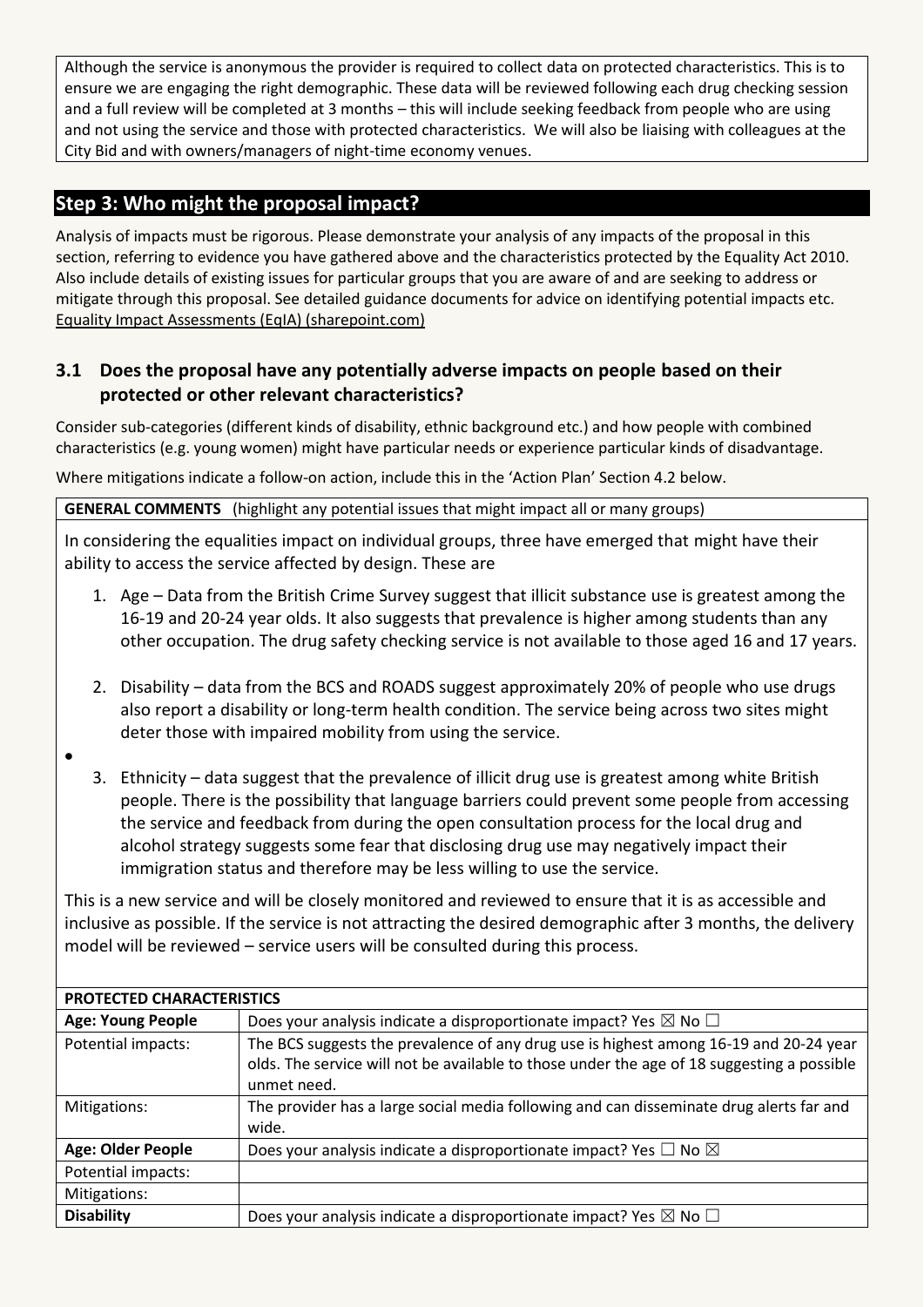| Potential impacts:                    | As the service is split over two sites, those with impaired mobility could be put off from                        |
|---------------------------------------|-------------------------------------------------------------------------------------------------------------------|
|                                       | using the service.                                                                                                |
| Mitigations:                          | The impact in those with a disability will be monitored and the delivery of the service                           |
|                                       | changed if it is preventing access among this group. There is a postal Drug Safety                                |
|                                       | Checking service that operates from Wales which can be promoted as an alternative.                                |
| <b>Sex</b>                            | Does your analysis indicate a disproportionate impact? Yes $\Box$ No $\boxtimes$                                  |
| Potential impacts:                    |                                                                                                                   |
| Mitigations:                          |                                                                                                                   |
| <b>Sexual orientation</b>             | Does your analysis indicate a disproportionate impact? Yes $\Box$ No $\boxtimes$                                  |
| Potential impacts:                    |                                                                                                                   |
| Mitigations:                          |                                                                                                                   |
| <b>Pregnancy / Maternity</b>          | Does your analysis indicate a disproportionate impact? Yes $\Box$ No $\boxtimes$                                  |
| Potential impacts:                    |                                                                                                                   |
| Mitigations:                          |                                                                                                                   |
| <b>Gender reassignment</b>            | Does your analysis indicate a disproportionate impact? Yes $\Box$ No $\boxtimes$                                  |
| Potential impacts:                    |                                                                                                                   |
| Mitigations:                          |                                                                                                                   |
| Race                                  | Does your analysis indicate a disproportionate impact? Yes $\boxtimes$ No $\Box$                                  |
| Potential impacts:                    | Our data suggest the majority of people who use drugs are White British.                                          |
|                                       | 85% of ROADS service users are White British 9.5% were from Black, Asian and minority                             |
|                                       | ethnic groups. Feedback during the open consultation process suggests that some fear                              |
|                                       | disclosing drug use will affect their immigration status.                                                         |
| Mitigations:                          | The service is free, confidential and anonymous which will hopefully encourage uptake                             |
|                                       | among this cohort.                                                                                                |
| <b>Religion or</b>                    | Does your analysis indicate a disproportionate impact? Yes $\Box$ No $\boxtimes$                                  |
| <b>Belief</b>                         |                                                                                                                   |
| Potential impacts:                    |                                                                                                                   |
| Mitigations:                          |                                                                                                                   |
| Marriage &                            | Does your analysis indicate a disproportionate impact? Yes $\Box$ No $\boxtimes$                                  |
| civil partnership                     |                                                                                                                   |
| Potential impacts:                    |                                                                                                                   |
| Mitigations:                          |                                                                                                                   |
| <b>OTHER RELEVANT CHARACTERISTICS</b> |                                                                                                                   |
| Socio-Economic                        | Does your analysis indicate a disproportionate impact? Yes $\Box$ No $\Box$                                       |
| (deprivation)                         |                                                                                                                   |
| Potential impacts:                    |                                                                                                                   |
| Mitigations:                          |                                                                                                                   |
| <b>Carers</b>                         | Does your analysis indicate a disproportionate impact? Yes $\Box$ No $\Box$                                       |
| Potential impacts:                    |                                                                                                                   |
| Mitigations:                          |                                                                                                                   |
|                                       | Other groups [Please add additional rows below to detail the impact for other relevant groups as appropriate e.g. |
|                                       | Asylums and Refugees; Looked after Children / Care Leavers; Homelessness]                                         |
| Potential impacts:                    |                                                                                                                   |
| Mitigations:                          |                                                                                                                   |

## **3.2 Does the proposal create any benefits for people based on their protected or other relevant characteristics?**

Outline any potential benefits of the proposal and how they can be maximised. Identify how the proposal will support our [Public Sector Equality Duty](https://www.equalityhumanrights.com/en/advice-and-guidance/public-sector-equality-duty) to:

- $\checkmark$  Eliminate unlawful discrimination for a protected group
- $\checkmark$  Advance equality of opportunity between people who share a protected characteristic and those who don't
- $\checkmark$  Foster good relations between people who share a protected characteristic and those who don't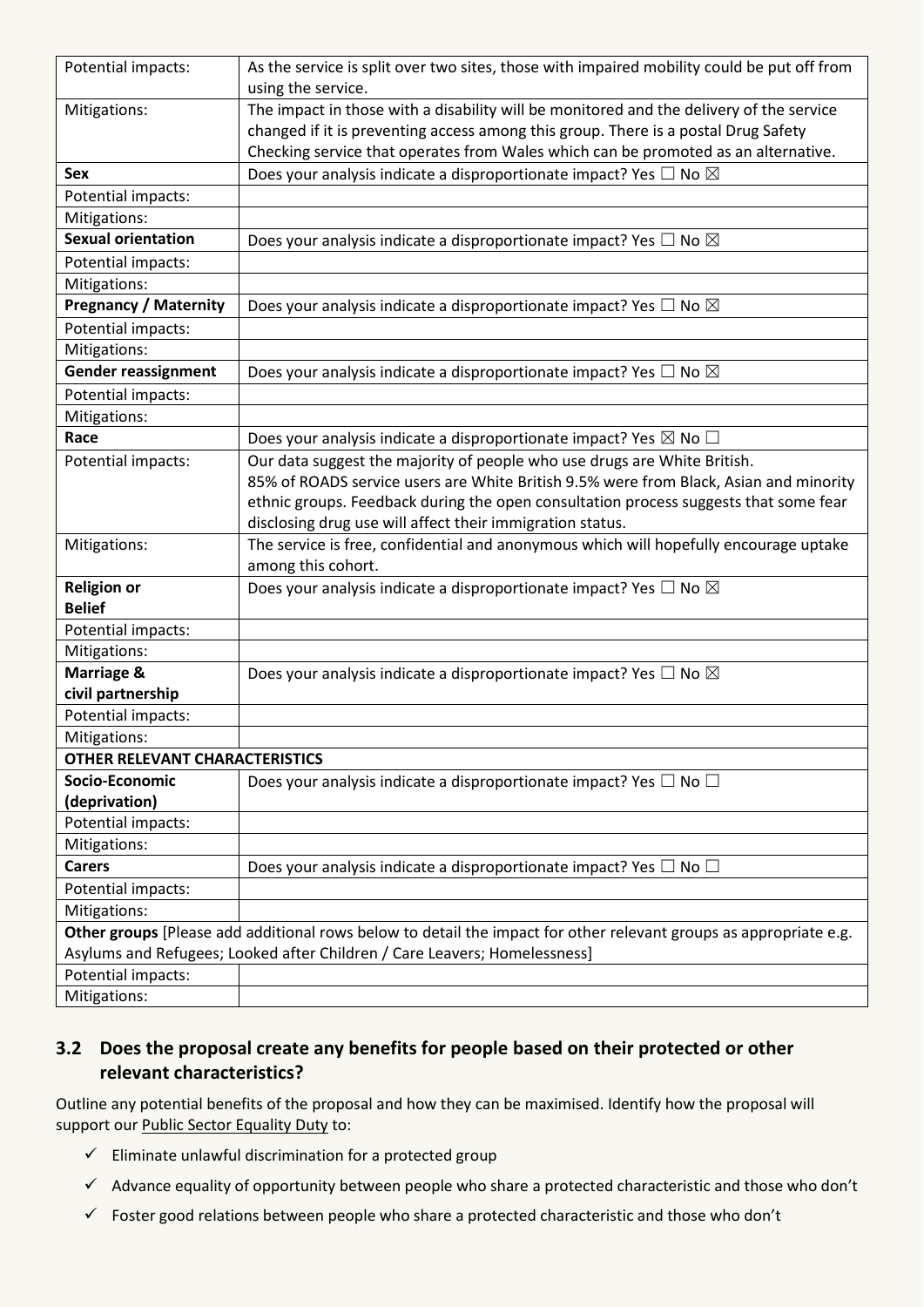The service is designed to be fully inclusive and could help to foster good relations between people who do and do not share protected characteristics. It may also help to addressing some of the stereotyping and discrimination towards people who use drugs.

## **Step 4: Impact**

#### **4.1 How has the equality impact assessment informed or changed the proposal?**

What are the main conclusions of this assessment? Use this section to provide an overview of your findings. This summary can be included in decision pathway reports etc.

If you have identified any significant negative impacts which cannot be mitigated, provide a justification showing how the proposal is proportionate, necessary, and appropriate despite this.

**Summary of significant negative impacts and how they can be mitigated or justified:**

The possible impact on people with impaired mobility has emerged from undertaking this impact assessment – given that both buildings are accessible, and 11 Brunswick square could potentially have a lot of illicit substances in the safe awaiting disposal it is advantageous to have a split site. As the service is new it will be regularly reviewed and optimised so should this become a problem of any magnitude and given the pop-up design of the service we are able to relocate with relative ease, subject to Home Office inspection and approval of the new premises as the service requires a licence to operate within the law.

**Summary of positive impacts / opportunities to promote the Public Sector Equality Duty:**

The is a novel approach to reducing drug related harms among the wider drug using population as deaths in this cohort appears to be increasing. It will have a positive impact by enabling people to make informed decisions about the substance that they take in the same way that information on medicines and alcohol is available to assist people in making positive and less risky decision about their drug taking.

#### **4.2 Action Plan**

Use this section to set out any actions you have identified to improve data, mitigate issues, or maximise opportunities etc. If an action is to meet the needs of a particular protected group please specify this.

| Improvement / action required                                    | <b>Responsible Officer</b> | <b>Timescale</b> |
|------------------------------------------------------------------|----------------------------|------------------|
| Collect equalities data from each contact                        | Provider & PH              | Monthly (12      |
|                                                                  |                            | months)          |
| Review the service after 3 months to ensure it is attracting the | <b>PH</b>                  | Aug/Sept         |
| right people                                                     |                            |                  |
| Undertake service user consultation to inform the review         | <b>PH</b>                  | Aug/Sept         |

#### **4.3 How will the impact of your proposal and actions be measured?**

How will you know if you have been successful? Once the activity has been implemented this equality impact assessment should be periodically reviewed to make sure your changes have been effective your approach is still appropriate.

Activity data will be monitored after each session and the provider will share these data with BCC. A review will take place at 3 months and at 12 months to determine whether or not to continue with the service. Service and stakeholder consultation. In terms of data we will be looking for possible impact on drug-related deaths data and emergency medical presentations.

#### **Step 5: Review**

The Equality and Inclusion Team need at least five working days to comment and feedback on your EqIA. EqIAs should only be marked as reviewed when they provide sufficient information for decision-makers on the equalities